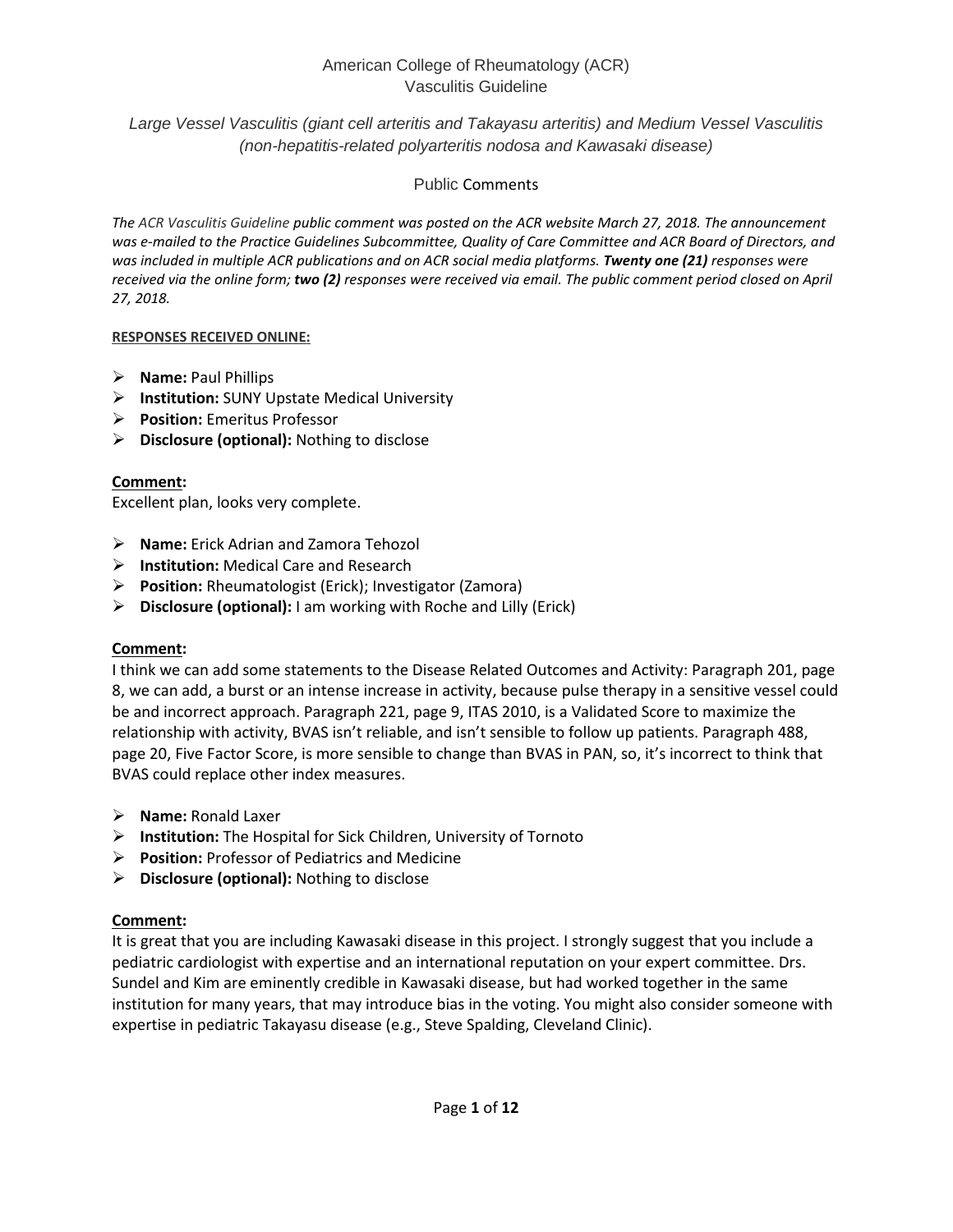## *Large Vessel Vasculitis (giant cell arteritis and Takayasu arteritis) and Medium Vessel Vasculitis (non-hepatitis-related polyarteritis nodosa and Kawasaki disease)*

### Public Comments

- **Name:** Susa Benseler
- **Institution:** University of Calgary (Canada)
- **Position:** Deputy Head Research, Section Chief
- **Disclosure (optional):** Nothing to disclose

## **Comment:**

It appears to be a fairly straight forward systematic literature review the group is proposing. The large vessel vasculitis groups appears to be a simple and very standardized task. The group has decided it would be worthwhile - some members are authors on the European vasculitis management papers (Merkel for aduls, others for SHARE).

My thought: Takayasu is a really rare condition and partnered efforts with Europe, INDIA and SOUTH AFRICA, where far more patients are seen, may be an opportunity. We are all aware of the limited TAK literature. Medium size vasculitis is capturing PAN - a disease not uncommonly found to be DADA2 and Kawasaki disease, a systematic inflammatory illness, which results in blood vessel inflammation in 20% of kids and aneurysms in3% - many have additional large vessel aneurysms (IVIG treated).

In peds we don't necessarily lump them - not sure this is great idea. The classification efforts by EULAR for medium size vessel vasculitis were perceived lukewarm. I would suggest separating these illness due to their very different nature.

Also please consider: For the latter there are several recommendations proposed by the AHA regarding diagnosis, treatment and monitoring. Not sure this separate lit review is great for partnership with other subspecialists. I can't find a peds ID or cardiologist (Newburger, McCrindle, others) on the list. I worry this will impact negatively on the uptake of the proposed recommendations. In many centers, rheum plays a very limited role in the care of kids with KD.

- **Name:** Arthur Brawer
- **Institution:** Monmouth Medical Center
- **Position:** Director of Rheumatology
- **Disclosure (optional):** Nothing to disclose

## **Comment:**

For GCA, I offer the following: Lines 318 & 319 (disease state) - night sweats, fever, weight loss, anemia, headaches, and elevated ESR are not discriminating features. I refer you to two unique peer-reviewed published studies: (a) Open Access Rheumatology, Research and Reviews on April 1, 2016 by Arthur E. Brawer, M.D. (the natural course of PMR without corticosteroid treatment), and (b) International Annals of Medicine (April 2018) - Anarthritic Rheumatoid Arthritis... (by Dr. Brawer).

Line 332 (therapy) - in the absence of visual disturbances, TIA, or stroke, and in the presence of a classical biopsy (not one with inflammation of the vasa vasorum alone), corticosteroids should be withheld and patients should be treated solely with tocilizamide. There exists an army of elderly patients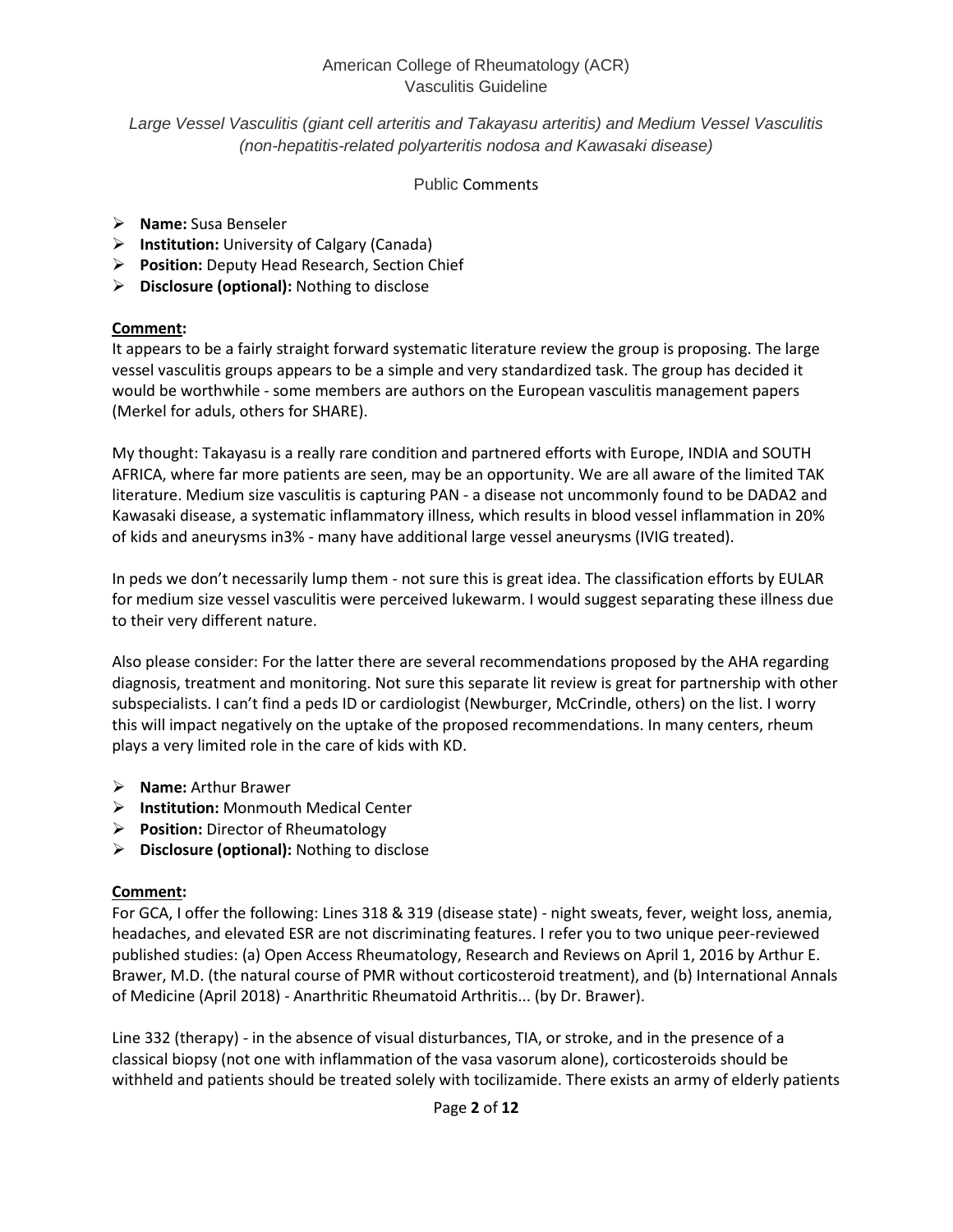*Large Vessel Vasculitis (giant cell arteritis and Takayasu arteritis) and Medium Vessel Vasculitis (non-hepatitis-related polyarteritis nodosa and Kawasaki disease)*

## Public Comments

with devastating side effects caused by corticosteroid treatment, and rheumatologists have forgotten the time-honored dictum of "do no harm."

Lines 379 & 381 (Dx and Bx) - biopsy should be 1.5 to 2cm, and classical findings should be mandatory.

Lines 383 thru 421 (treatment) - the knee jerk response of starting steroids prior to biopsy in an uncomplicated case of suspected GCA has arisen out of insecurity and nervousness, and is unfounded (especially if one takes the time to educate the patient). Prior to my two published prospective studies referenced above, five decades have elapsed without anyone questioning "traditional concepts." If you have bacterial endocarditis, show me the blood cultures. If you have GCA, show me the biopsy. The movement in rheumatology away from definitive pathological diagnosis is, in my opinion, very poor medical practice (e.g., MRI in DM instead of muscle biopsy; labs in SLE with DPGN instead of renal biopsy; ANCA in Wegener's instead of open lung biopsy). The same trend is happening with ancillary testing in GCA so as to avoid a biopsy - this is, in my opinion, absurd, and creates havoc when treatment goes awry.

For PAN, I offer the following: Lines 465 thru 478; and lines 528 thru 539 (therapy) - in severe disease, corticosteroids in any dose accelerates the tissue ischemia and "drives" the disease. I refer you to two unique peer-reviewed published studies: (a) Cyclophosphamide Without Corticosteroids for Treatment...., in Journal of Clinical Rheumatology, Volume 18 (5), August 2012, pages 265-267, by Dr. Brawer; and (b) Corticosteroids: the Knee Jerk Response, by Dr. Brawer, August 10, 2016 in Current Medical Research and Opinion. There is no short term solution for a long term problem - support the patient with routine care and treat solely with either cyclophosphamide alone or Rituxan alone.

Line 503 (Dx testing) - for severe disease, if a renal and/or mesenteric arteriogram cannot be done, a tissue biopsy is essential (both gastrocnemius and sural nerve biopsies, done at the same time, are usually sufficient).

- **Name:** Peter Merkel
- **Institution:** University of Pennsylvania
- **Position:** Chief of Rheumatology
- **Disclosure (optional):** Nothing to disclose

## **Comment:**

Note: I am already part of the guidelines process and have previously reviewed/contributed to some of this material. Nonetheless, I have a few additional comments to consider (which may be mentioned in the long document):

The Core Oversight Team has done a terrific and comprehensive job of addressing key issues for these complex conditions. For Takayasu's arteritis and giant cell arteritis: Consider advice to clinicians about cases that do not fall easily into current classification criteria (and/or wait for the new ACR/EULAR Criteria that will be forthcoming later this year). e.g. older person with apparent aortitis but no cranial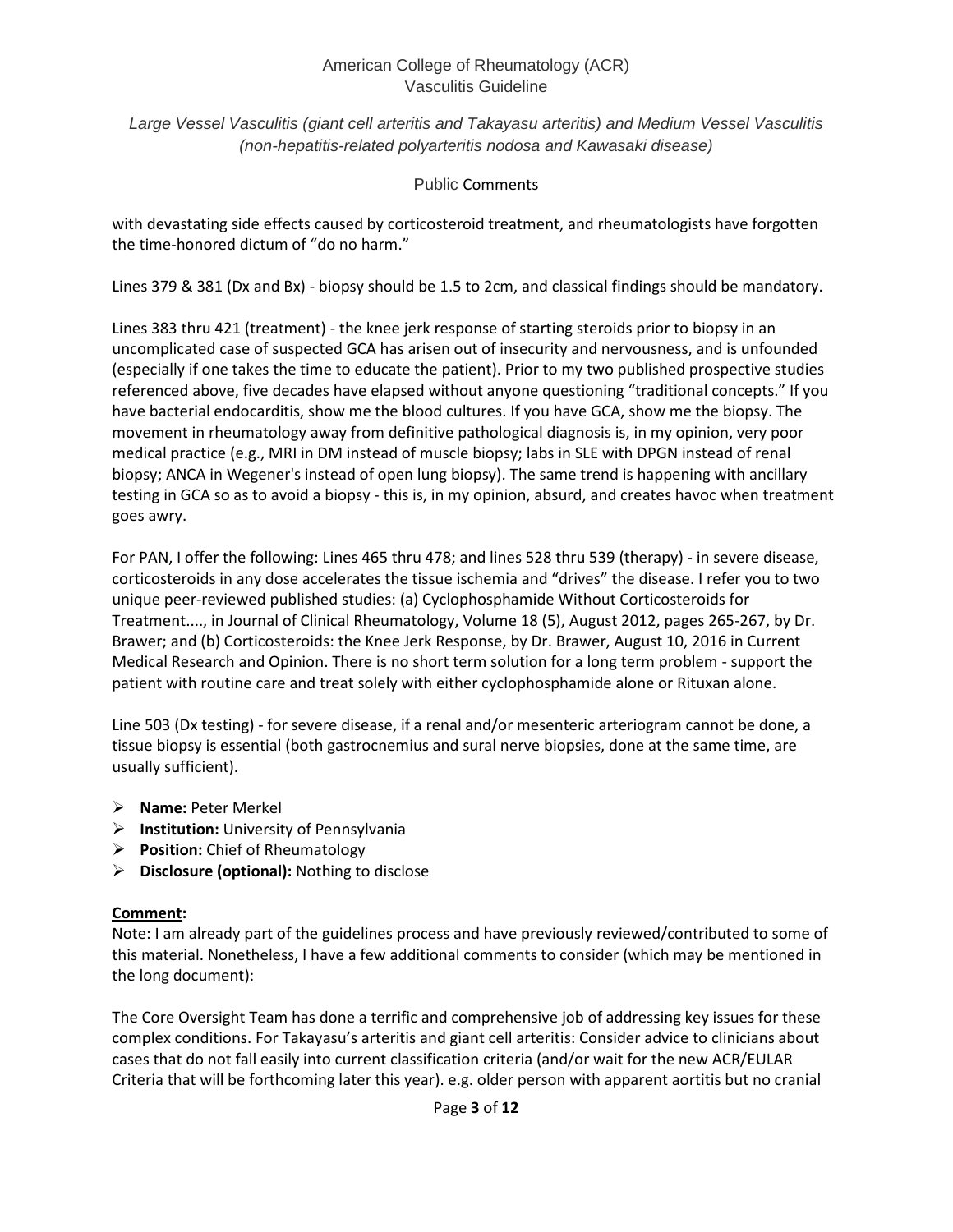*Large Vessel Vasculitis (giant cell arteritis and Takayasu arteritis) and Medium Vessel Vasculitis (non-hepatitis-related polyarteritis nodosa and Kawasaki disease)*

## Public Comments

features. Consider how to follow and treat patients with "hot" PET scans who are otherwise asymptomatic. Right or wrong, these cases are happening. Consider specifically the role for periprocedure/peri-operative glucocorticoids when patients undergo vascular procedures. By this I a mean use of, for example, high-dose glucocorticoids before and after a stent placement. This is somewhat different from thinking about post-procedure medium- and long-term management. For all vasculitides (perhaps except GCA): address treatment of children. Are there any data clearly demonstrating different responses to treatments? Other considerations in the treatment of children?

- **Name:** Susan Goodman
- **Institution:** Hospital for Special Surgery
- **Position:** Attending Physician
- **Disclosure (optional):** Nothing to disclose

## **Comment:**

This is a well thought through project plan. Excluding common entities such as Hep B associated vasculitis leaves a gap in guidance, however.

- **Name:** Robert Lightfoot
- **Institution:** University of Kentucky
- **Position:** Professor of Medicine
- **Disclosure (optional):** Nothing to disclose

## **Comment:**

Good luck with the steroid dose issues. At my university, we teach that steroids are what we all use "until the real medicine starts to work." Steroids always worked for GPA, but the patients went ahead and died until the steroid-sparing effects cytoxan were discovered by accident. I wouldn't waste too much time on determining the "correct dose" of steroids. "High enough" is the best starting dose, and always a taper thereafter while the "real medicine" is begun.

- **Name:** Anthony Sammel
- **Institution:** Prince of Wales Hospital (Australia)
- **Position:** Rheumatologist
- **E-mail Address:** tsammel@hotmail.com
- **Disclosure (optional):** Nothing to disclose

## **Comment:**

In the methods section, it would be useful to include an assessment of fluorescein fundoscopic angiography as a supplementary diagnostic tool for patients with ophthalmic presentations of GCA. Reference: Hayreh. Am J Ophthalmol. 1998.125:509-20.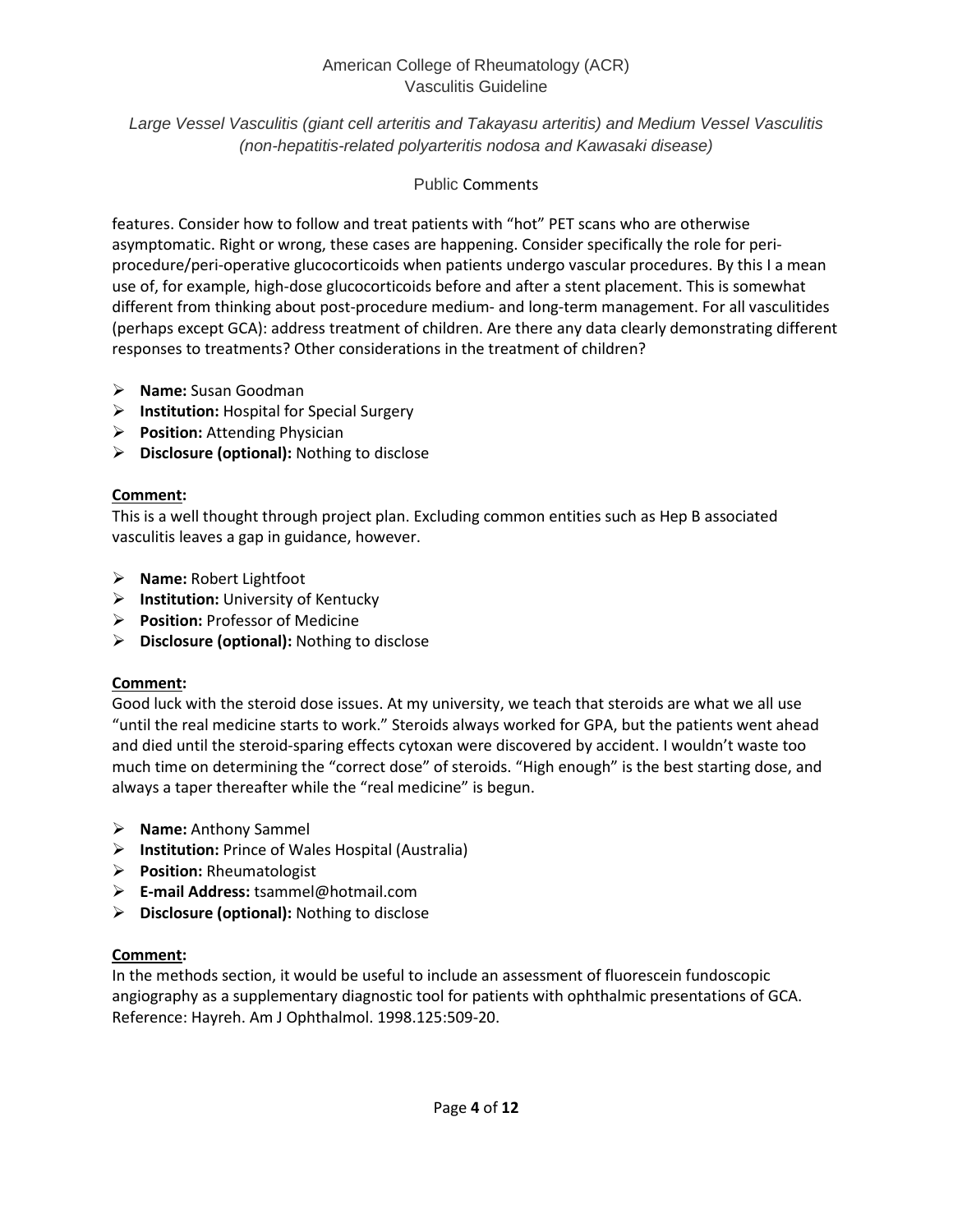## *Large Vessel Vasculitis (giant cell arteritis and Takayasu arteritis) and Medium Vessel Vasculitis (non-hepatitis-related polyarteritis nodosa and Kawasaki disease)*

## Public Comments

- **Name:** Rory Marks
- **Institution:** University of Michigan
- **Position:** Associate Professor
- **Disclosure (optional):** Nothing to disclose

# **Comment:**

Are the guidelines going to include a background section indicating that there are multiple additional types of large-artery vasculitis other than TA and GCA? Guidelines restricted to these 2 conditions could tend to make clinicians force patients into one or other of these conditions and not consider other diagnoses. For e.g., other, not rare, conditions include: (i) Hyper-IgG4 aortitis. (ii) Idiopathic aortitis, many of which are diagnosed after routine Ao-aneurysm surgery, and many, after very careful selection, don't require any immunosuppression at all.

- **Name:** Haner Direskeneli
- **Institution:** Marmara University, Division of Rheumatology (Turkey)
- **Position:** Chief
- **Disclosure (optional):** Nothing to disclose

# **Comment:**

In my opinion, for Takayasu's arteritis, PICO Question A1 is an outdated one. Invasive imaging is not accepted to be the first-line of diagnostic tool, except in cases for acute stent placement. The question should also clarify the use of imaging in diagnosis vs monitoring of TAK. A PICO question on long-term cardiovascular outcome monitoring could also be valuable (CV risk factor assessment) as long-term increased risk for CV diseases are reported for TAK (GCA ?).In surgical intervention questions for TAK, no question clearly embraces approaches to aortic involvement sufficiently.

- **Name:** Hajime Yoshifuji
- **Institution:** Kyoto University (Japan)
- **Position:** Assistant Professor
- **Disclosure (optional):** Nothing to disclose

# **Comment:**

I have one question in the imaging assessments of Takayasu arteritis. Page 9, Line 225, CT angiogram and MR angiogram are described. However, contrast CT and contrast MRI for evaluation of arterial wall (e.g., Nakaoka, Int Heart J, 2013;54(6):405-11) are not described. Although angiogram and contrast imaging are similar, they are different in the point that angiogram evaluates patency of arterial lumen while contrast imaging evaluates inflammation of arterial wall. The project plan of guideline is wonderful.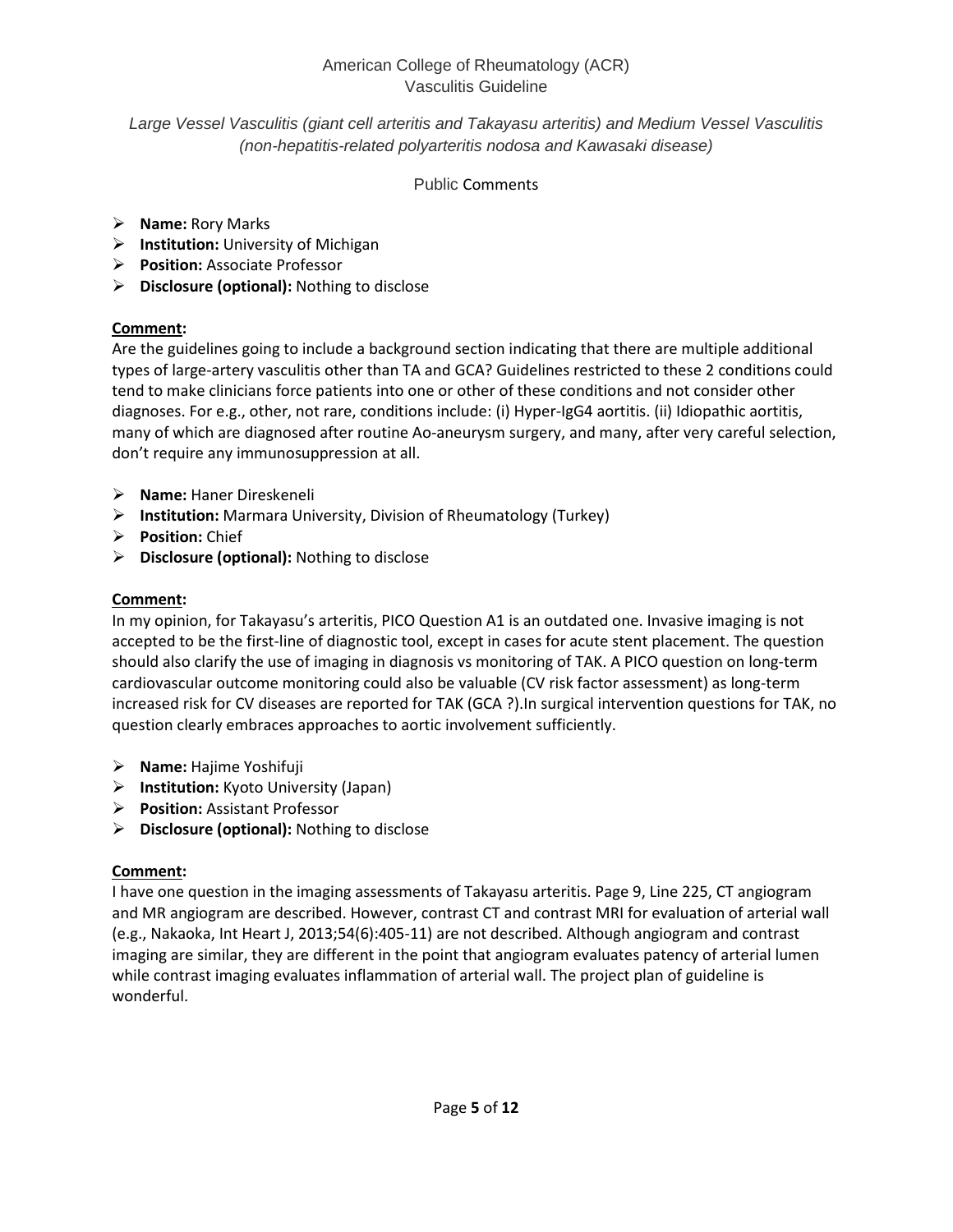## *Large Vessel Vasculitis (giant cell arteritis and Takayasu arteritis) and Medium Vessel Vasculitis (non-hepatitis-related polyarteritis nodosa and Kawasaki disease)*

## Public Comments

- **Name:** Christian Pagnoux
- **Institution:** Mount Sinai Hospital (Canada)
- **Position:** MD
- **Disclosure (optional):** Speaker fees from Roche, and advisory board fees from Roche, GSK, Sanofi and ChemoCentryx

# **Comment:**

The choice of the large and medium vessel vasculitides for this first ACR guidelines on vasculitis is a good and smart move, as this is a global unmet need for TAK, Kawasaki (and PAN). For GCA, there has been a large international initiative, if I am correct, thus this would sound less of a need now, and is possibly redundant, with some of the same persons having been involved.

The committees include some well-known experts, some with well-known disclosures and relationships with pharmas. I just wonder whether 8 adult rheumatologists and 4 pediatric ones is enough for the voting panel of such a huge and important initiative. In addition, though I do not know all the members, I wonder whether including non-US experts (Canada, Mexico and other) should be considered.

I have nothing to add on the methods, which are well articulated. GRADE system has been the one preferred over the past years. This entire bibliographic search and grading, though, will be redundant with what has been done by other groups. But I guess there is not much choice...

TAK: Definitions of adverse events for imaging will be very generic, not specifically for TAK. Needed? Why using BVAS only and not a disease-specific developed tool such as ITAS? Not sure there is much data and not sure that is an important question to study IV pulse vs high dose steroids in TAK. Similarly to GCA, some patients with TAK keep a high CRP, without clinical or radiological signs of active disease / progression. What to do with them? Importance of the management of renal and pulmonary involvements specifically to underline maybe. Importance of pregnancy, management of the disease before, during and after pregnancy, and counseling for pregnancy.

GCA: Definitions of adverse events for imaging will be generic, not specifically for GCA. Needed? Imaging: guidance needed on which tests to perform at diagnosis and then for follow-up (CXR+US abdo? echo? or CTA or MRA for everyone? or if clinical findings?) - part of 4.9 question maybe (unsure) - Important to individualize the treatment of patients with aortitis or aorta aneurysm (which follow-up, for how long; place of biologics, especially when aneurysm develops later on, when the disease appears to be in remission) - place of prophylaxis in GCA patients (osteoporosis, PJP also or not)

PAN: Definition: justify why mononeuritis multiplex or muscle disease are severe disease forms (not all subsets are severe: sensory vs motor, muscle pain vs florid myositis), because being classified as severe impacts on the treatment choices.- diagnosis: define the place of genetic testing (DADA2 and other) diagnosis: though not covered here, important also to remind here that several lab tests are needed, especially HBV testing.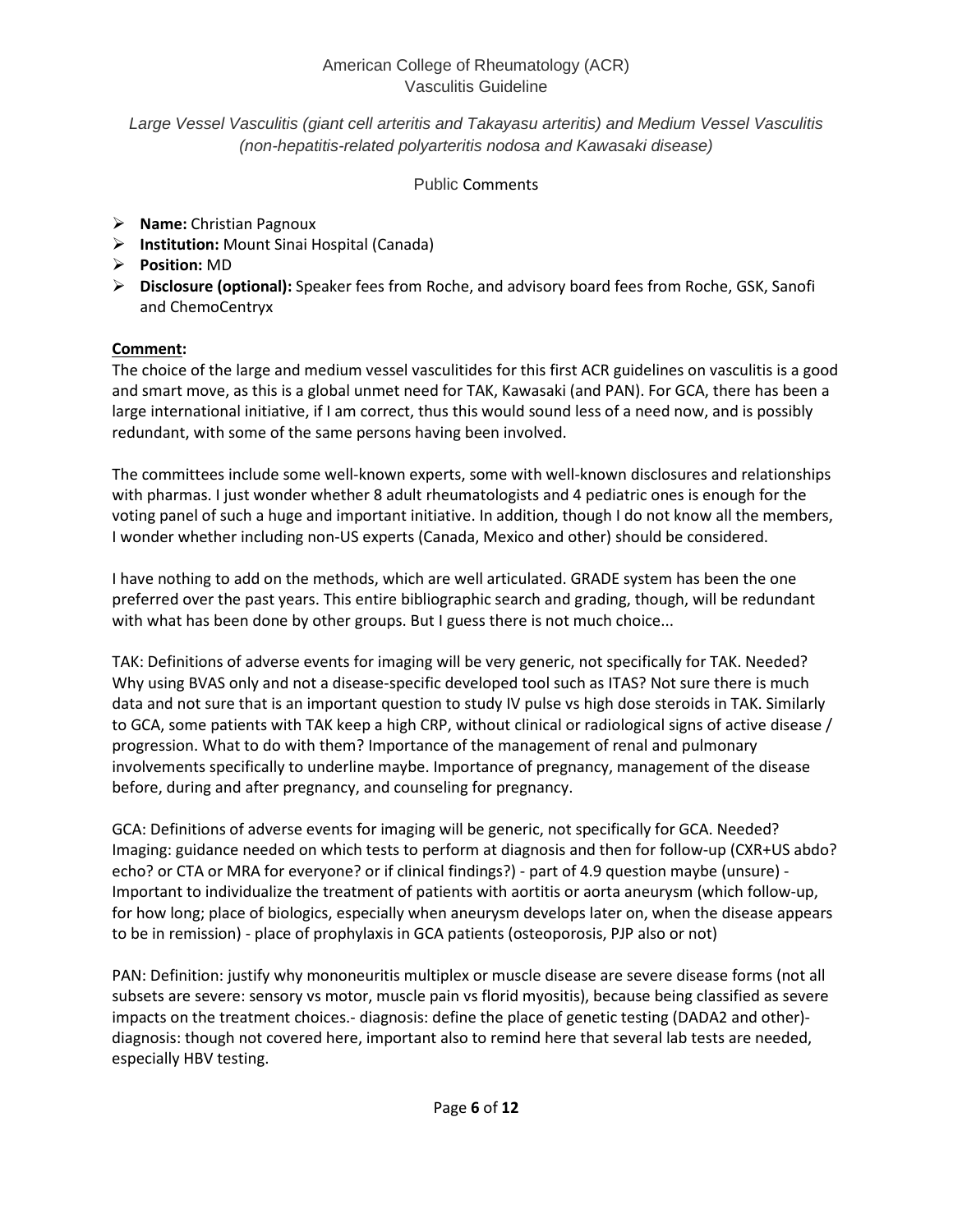*Large Vessel Vasculitis (giant cell arteritis and Takayasu arteritis) and Medium Vessel Vasculitis (non-hepatitis-related polyarteritis nodosa and Kawasaki disease)*

## Public Comments

KAW: Disease assessment: no score? no BVAS here? or PedVas?- follow-up of patients: guidance on whether or not long term follow-up is needed (to detect and manage possible late cardiovascular complications, in adulthood)- need to mention incomplete KAW disease in adults as well maybe.- need to precise the duration of treatment with aspirin (and other treatments if given - steroids).

- **Name:** Eric Matteson
- **Institution:** Mayo Clinic
- **Position:** Faculty Member
- **Disclosure (optional):** I was the site PI for the GiACTA trial

### **Comment:**

I have COI because of being on the expert panel. I think the questions are well formulated, although I am allergic to the use of "impact," because it is a noun synonymous with "collision." "Effect" is generally a better choice. I also think that the term "low dose" prednisone is fraught, because there is a big difference in long-term therapy (e.g., years) between say 4 or 5 mg/day and over 7.5 mg a day.

- **Name:** Ahmet Gul
- **Institution:** Istanbul University, Istanbul Faculty of Medicine (Turkey)
- **Position:** Professor
- **Disclosure (optional):** Nothing to disclose

## **Comment:**

Thank you very much for asking my opinion on the plan. It is a very well planned study, and I have just a few comments: Most of the imaging studies would be descriptive, and their evaluation may not be easy by standard PICO questions because of their different content. In addition to inflammatory markers, it may be possible to find information on endothelial activation or regeneration markers in TAK. Regarding anti-TNF and anti-IL6 biologic treatments, it is possible to find data on IL-1 blockade, as well for the treatment of large and medium vessel vasculitis. For PAN patients, it is necessary to advise about a necessary work-up to rule out underlying conditions including the extent of genetic testing for the MEFV and ADA2 genes.

- **Name:** Yoshihiro Arimura
- **Institution:** Nephrology and Rheumatology, Kyorin University School of Medicine (Japan)
- **Position:** Professor
- **Disclosure (optional):** Nothing to disclose

## **Comment:**

Thank you for your e-mail. I think your guideline is well-crafted. I would like to offer the following comments. In my opinion, "frequently relapsing" should be included in the definition for refractory of the disease state. Thus, I suggest that number four be changed as follows: 4. Refractory: persistent active and/or frequent relapsing disease despite an appropriate course of immunosuppressive therapy. Or, if possible, the question concerning "in patients with frequent relapsing TAK and GCA" should be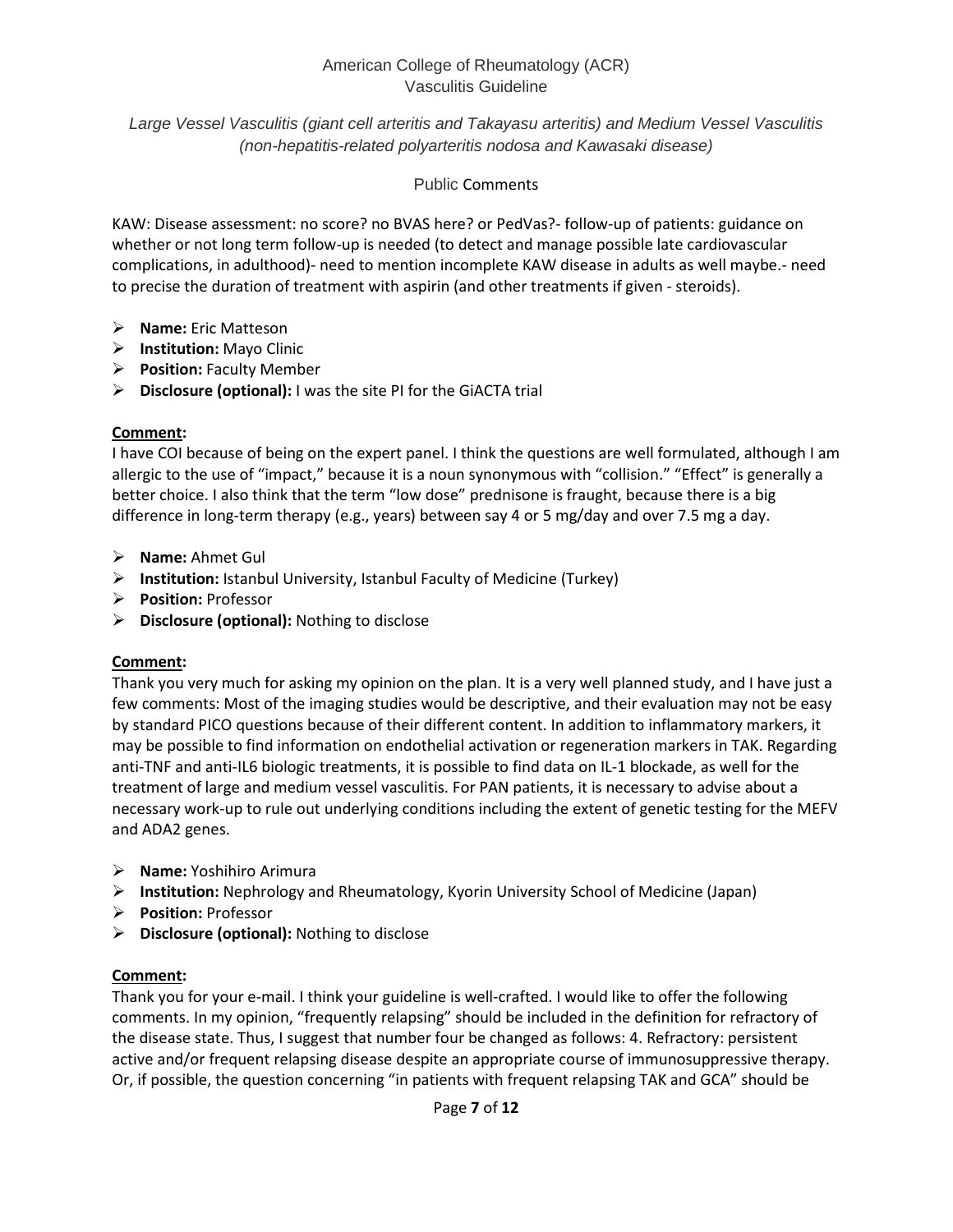*Large Vessel Vasculitis (giant cell arteritis and Takayasu arteritis) and Medium Vessel Vasculitis (non-hepatitis-related polyarteritis nodosa and Kawasaki disease)*

## Public Comments

added to the list of questions for Treatment of PICO in TAK and GCA. For example, a fourteenth question could be added that reads as follows: 14. In patients with frequent relapsing TAK, what is the impact of glucocorticoid + biologic therapy vs. glucocorticoid monotherapy on disease-related outcomes and treatment-related adverse events?

I would like to provide the following references:

1. Nakaoka Y1, Isobe M2, Takei S3, Tanaka Y4, Ishii T5, Yokota S6, Nomura A7, Yoshida S7, Nishimoto N8. Efficacy and safety of tocilizumab in patients with refractory Takayasu arteritis: results from a randomised, double-blind, placebo-controlled, phase 3 trial in Japan (the TAKT study).Ann Rheum Dis. 2018 Mar;77(3):348-354. doi: 10.1136/annrheumdis-2017-211878. Epub 2017 Nov 30.

2. Villiger PM1, Adler S2, Kuchen S2, Wermelinger F2, Dan D2, Fiege V3, Bütikofer L3, Seitz M2, Reichenbach S4. Tocilizumab for induction and maintenance of remission in giant cell arteritis: a phase 2, randomised, double-blind, placebo-controlled trial.Lancet. 2016 May 7;387(10031):1921-7. doi: 10.1016/S0140-6736(16)00560-2. Epub 2016 Mar 4.

- **Name:** Rosa Maria Pereira
- **Institution:** University of Sao Paulo, School of Medicine (Brazil)
- **Position:** Professor
- **Disclosure (optional):** Nothing to disclose

## **Comment:**

Congratulations for the protocol. Below some suggestions:

- 1. Page 9 item 7, Surgical intervention: Include Valvar replacement
- 2. Page 9 D item 1 Study-specified disease activity assessment : Include NIH, ITAS-A 2010
- 3. Page 10 item i. Correct: Survey (instead of Surgery), Euroqol (instead of Euroquol)
- 4. Page 11- B. treatment include: In patients with TAK what is the impact of statin use versus not using a statin on disease-related outcomes and treatment-related adverse events, and cardiovascular events?
- 5. Page 12- C. Surgical vascular intervention include: In patients with TAK, what is the impact of performing surgical intervention while the patient has active disease versus delaying until the disease is in remission on disease-related outcomes and surgical intervention-related adverse events?
- 6. Page 15-E. treatment-related adverse events include: vertebral and non-vertebral fractures.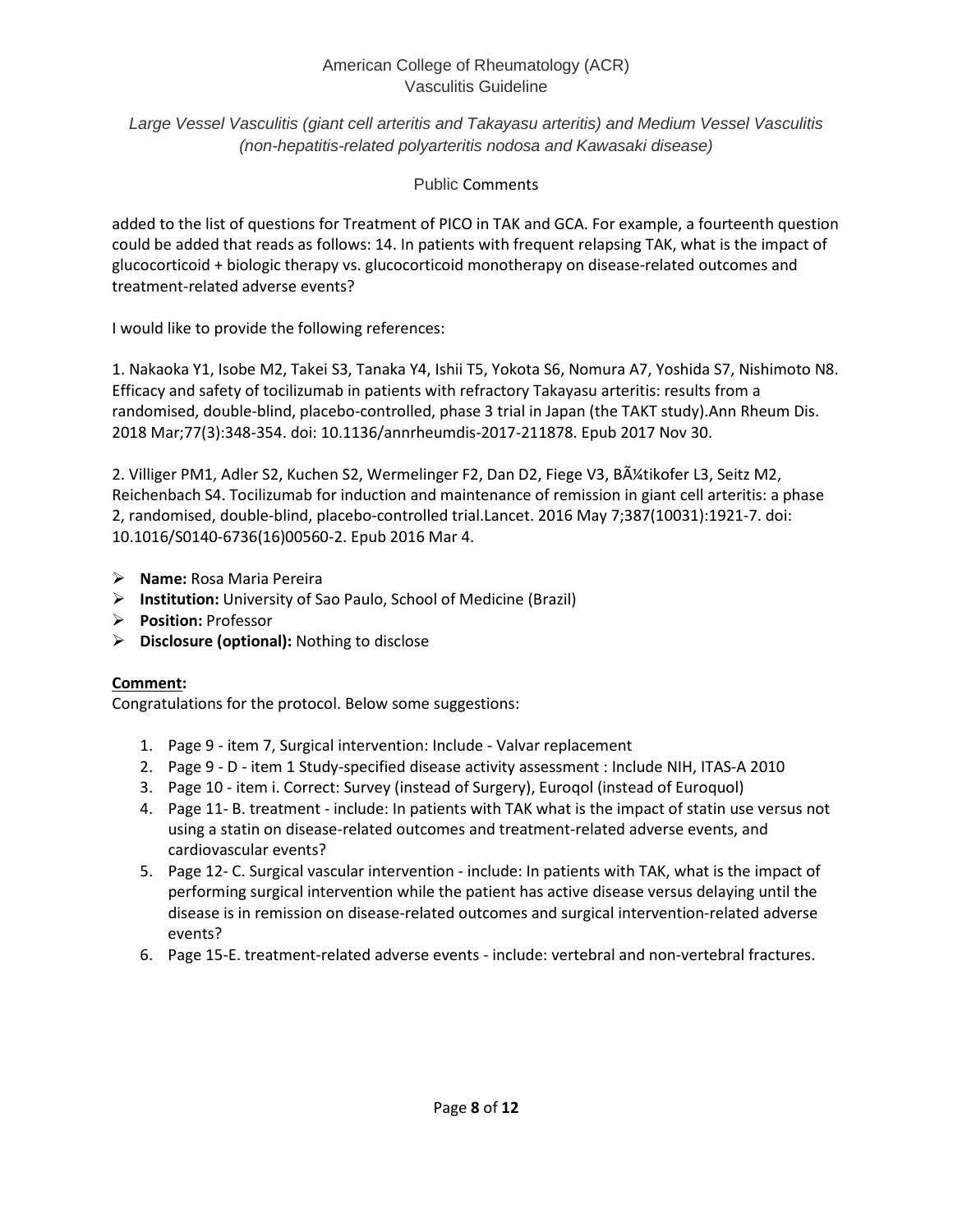## *Large Vessel Vasculitis (giant cell arteritis and Takayasu arteritis) and Medium Vessel Vasculitis (non-hepatitis-related polyarteritis nodosa and Kawasaki disease)*

## Public Comments

- **Name:** Christian Dejaco
- **Institution:** South Tyrol Health Trust/Rheumatology Service (Italy)
- **Position:** Chair
- **Disclosure (optional):** Speakers and advisory board honoraria from Roche, GSK, Sanofi, BMS, AbbVie, Celgene, MSD, Lilly, UCB, Pfizer

# **Comment:**

Consider also outcome prediction as part of your objectives in order to build subgroups. Particularly for use of expensive drugs it is important to identify groups at risk for unfavourable outcomes. Study types: It will be difficult to find RCTs on diagnostic procedures, are prospective studies on patients with suspected disease included in the "observational" set? Diagnostic studies should be appraised by the QUADAS-2 tool (which can be implemented in GRADE), prognostic studies (which I feel should be included) with the QUIPS tool. For diagnostics: How will the pre-test probability for the disease be considered? The value of any test strongly depends on the pre-test probability search. Takayasu: would not spare abatacept from the list of biologics and in GCA would also include TNFs (even when both are known to be not effective).

- **Name:** Maria Cid
- **Institution:** Hospital Clinic, University of Barcelona (Spain)
- **Position:** Senior Consultant/Associate Professor
- **Disclosure (optional):** I have received consultation fees from Roche, GSK and Abbvie

# **Comment:**

Thank you very much for your effort. Overall, PICO questions seem very accurate and appropriate. I am afraid that, unfortunately, there will not be strong evidence for many of the questions: this underlines how much we need to learn and configures a busy research agenda! I have the following comments:

# **TAKAYASU ARTERITIS**

- 1. Page 8 There are no PICO questions regarding suitability of various imaging techniques for diagnosis, only for follow-up. In GCA, for instance, there are PICO questions regarding diagnosis - Regarding therapy, there is no evidence supporting dose and duration of IV pulses, but 5 dayduration is a very unusual practice
- 2. Page 9 Low-dose prednisone should be considered below 10 mg a day and possibly below 7.5 mg/day in terms of long-term tolerability and side effects (see Strehl C et al Ann Rheum Dis 2016 and Van der Goes MC Ann Rheum Dis 2010 - Biologics: there are a few reports on rituximab and ustekinumab, perhaps they should be mentioned.
- 3. Page 10 I am not sure SF-36 means Short form health surgery. I think it is survey.
- 4. Page 11 Treatment: Regarding to glucocorticoids for active TAK the PICO question addresses high-dose versus low-dose glucocorticoids on disease-related outcomes and treatment derived adverse events. For active TAK, moderate dose glucocorticoids may need consideration, more than, perhaps, low-dose. - PICO question 8 considers glucocorticoid + biologic agent (specify?) vs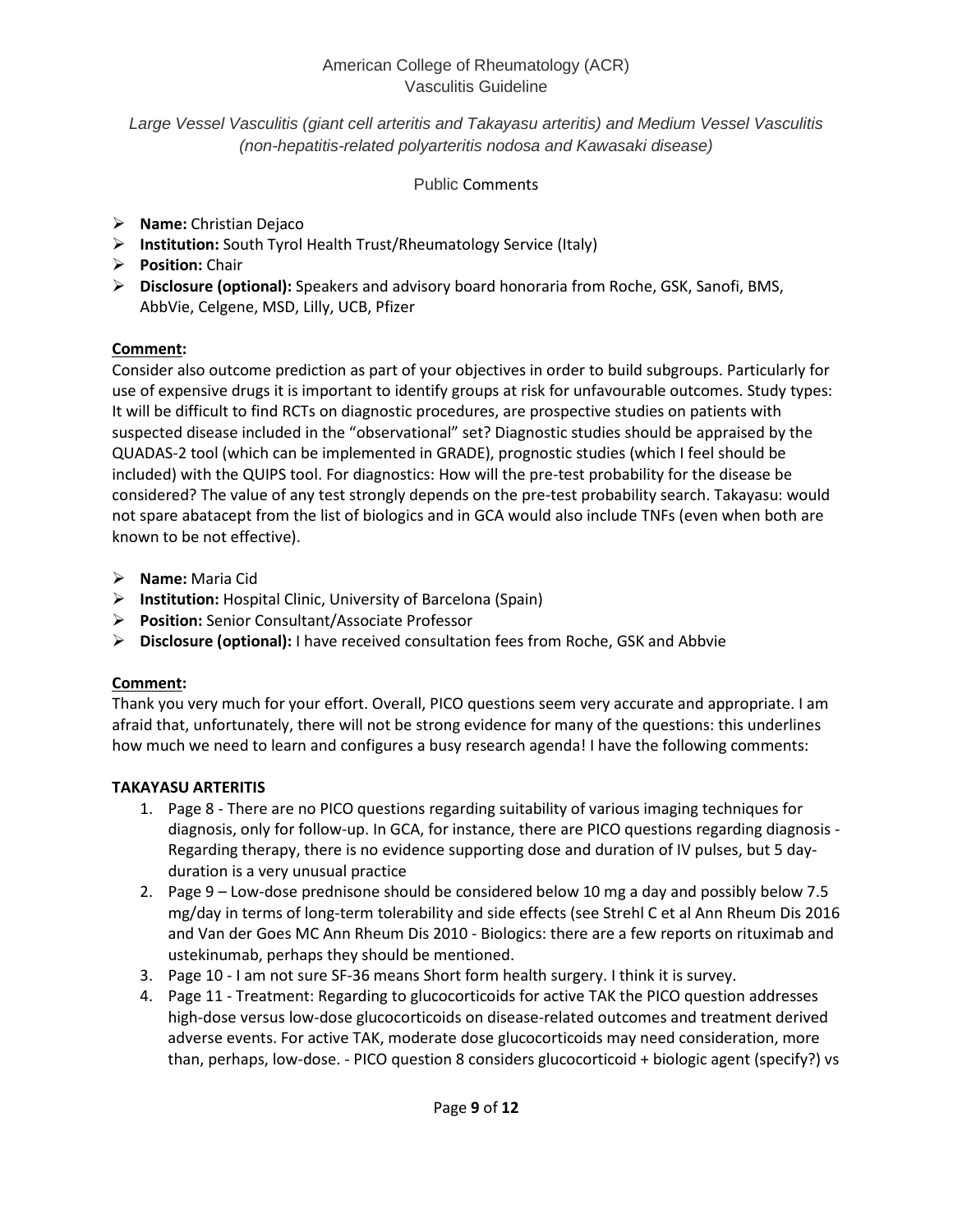*Large Vessel Vasculitis (giant cell arteritis and Takayasu arteritis) and Medium Vessel Vasculitis (non-hepatitis-related polyarteritis nodosa and Kawasaki disease)*

#### Public Comments

glucocorticoid monotherapy. In many existing studies, biologics are given as an add-on treatment over conventional immunosuppressive agents.

5. Page 12 - in PICO questions about limb/organ ischemia (intervention vs. immunosuppression), any specific question about reno-vascular hypertension or is considered sufficiently included in organ ischemia? - TAK patients develop prominent vascular remodeling and secondary atherosclerosis. Should a PICO question address concomitant use of angiotensin converting enzyme inhibitors, angiotensin II receptor blockers or statins?

### **GIANT-CELL ARTERITIS**

- 1. Page 13 As for TAK, I do not think 5-day duration pulse IV methylprednisolone is common. 3 days is more usual.
- 2. Page 14 In patients with GCA, high-dose prednisone is usually given at a maximum dose of 60 mg. Regarding oral glucocorticoids in vasculitis in general, prednisolone is frequently used as an equivalent to prednisone in Europe and use of prednisolone instead of prednisone can be found in the reviewed literature. - Same comment as for TAK regarding definition of low-dose prednisone - Regarding biologics, in addition to those supported by randomized controlled trials (tocilizumab and abatacept), other biologics have been occasionally used and should be mentioned : rituximab, ustekinumab, IL-1 antagonists and jakinibs - Anti-TNFs , particularly infliximab and adalimumab, should be discussed to recommend against their general use, based on randomized controlled trials. Results about etanercept are inconclusive. - Patients with GCA develop limb vascular stenosis much more infrequently than patients with TAK and frequently have vascular co-morbidities. Evaluation of 4 extremity blood pressure may not be routinely feasible or reliable. -Perhaps the role of statins, ACE inhibitors or angiotensin II receptor antagonists should be discussed, since there are several low-quality evidence papers published.
- 3. Page 15 As complication of the temporal artery biopsy transient palsy of upper facial nerve branches, affecting the forehead should be added. Hematoma is another complication.
- 4. Page 17 When discussing about aspirin, some of the existing literature refers to anti-platelet or anticoagulant agents and drugs other than aspirin have been used. In PICO questions addressing Kawasaki, for instance, different anticoagulants or anti-platelets are considered. Probably the term "non-glucocorticoid immunosuppressive agents" is used to remark that glucocorticoids are also immunosuppressive. However, people usually refer to non-glucocorticoid immunosuppressive agents simply as immunosuppressive agents. Using the term nonglucocorticoid-immunosuppressive agents in the PICO questions results a little bit long and confusing. When addressing surgical interventions, I am not sure that "severe disease" is the best term. I would use, as in TAK, limb or organ ischemia. The reason I am remarking this is because one of the most frequent severe complications is anterior ischemic optic neuritis (AION) and, at present, AION is not treated with intervention. Severity may also arise from refractoriness.

#### **POLYARTERITIS NODOSA**

1. Page 19 - Polyarteritis nodosa (PAN) is becoming a rare and heterogeneous disease. Should we include some recommendation about HBV, HCV, HIV or ADA2 deficiency testing? In severe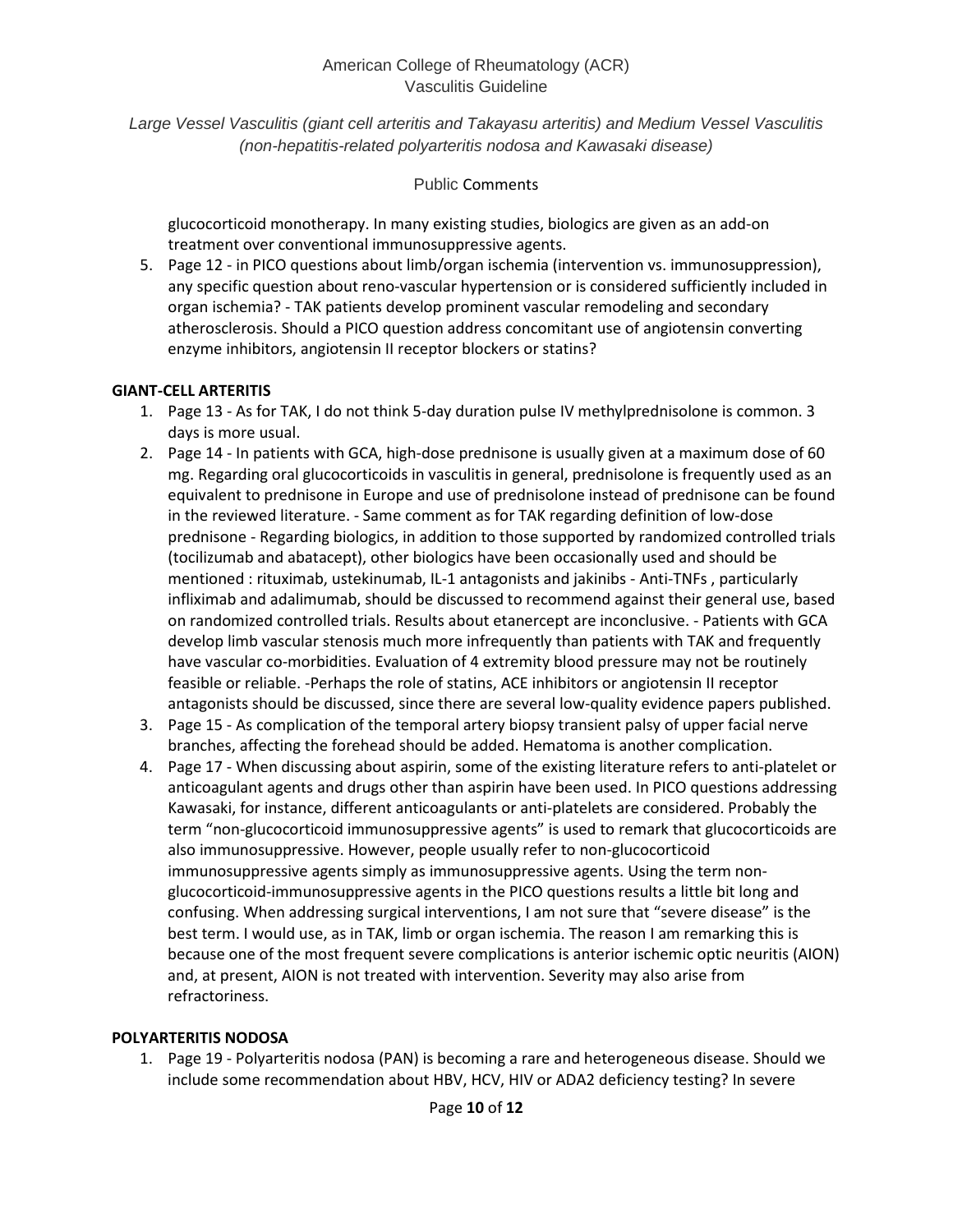*Large Vessel Vasculitis (giant cell arteritis and Takayasu arteritis) and Medium Vessel Vasculitis (non-hepatitis-related polyarteritis nodosa and Kawasaki disease)*

## Public Comments

disease, CNS involvement should be added. Same comment about 5-day duration of pulse IV methylprednisolone I made when discussing other vasculitis.

- 2. Page 20 There are some reports about use of rituximab. Anti-TNFs are considered for treatment of polyarteritis nodosa due to ADA2 deficiency.
- 3. Page 22 When discussing diagnosis, muscle biopsy is only considered in the setting of peripheral nerve involvement. Muscle biopsy may disclose PAN findings in the absence of nerve involvement and is a safe and useful procedure. When addressing PICO questions regarding treatment it would be necessary to take into account that some existing trials are performed on mixed cohorts of patients with microscopic polyangiitis or eosinophilic granulomatosis with polyangiitis (Churg-Strauss).

## **KAWASAKI**

- 1. Questions raised seem fine to me. However, my personal experience in Kawasaki is very limited.
- **Name:** David Jayne
- **Institution:** University of Cambridge (United Kingdom)
- **Position:** Professor
- **Disclosure (optional):** Nothing to disclose

## **Comment:**

It is always hard to know when to set the timeline for the literature search but DCVAS may report useful information for diagnosis over the next 12 months. Chapel Hill is an imperfect tool, I agree you have to use it, but may need some discussion on overlaps/incomplete diagnoses etc. It may be valuable to state that you are not writing guidelines for rarer forms of vasculitis - Cogan's, primary CNS, IgG4, DADA2, etc. I presume these are for adults not children. You have probably already considered involving non-expert clinicians, i.e. general internists, to test how easy the guidelines will be to navigate and understand. From a European perspective, great that you are not focusing on AAV right now as this was done by EULAR/ERA a couple of years ago. The EULAR process did have ACR representation, and it is good to have as much international alliance as possible. This has been a problem in lupus guidelines. Guidelines should have an in built expiry or renewal date as they will necessarily become progressively out of date.

- **Name:** Benjamin Terrier
- **Institution:** Cochin Hospital (France)
- **Position:** Associate Professor
- **Disclosure (optional):** Received consulting and speaking fees (Roche, LFB, Grifols, GSK)

## **Comment:**

No particular comment. Impressive plan in which I will be glad to participate.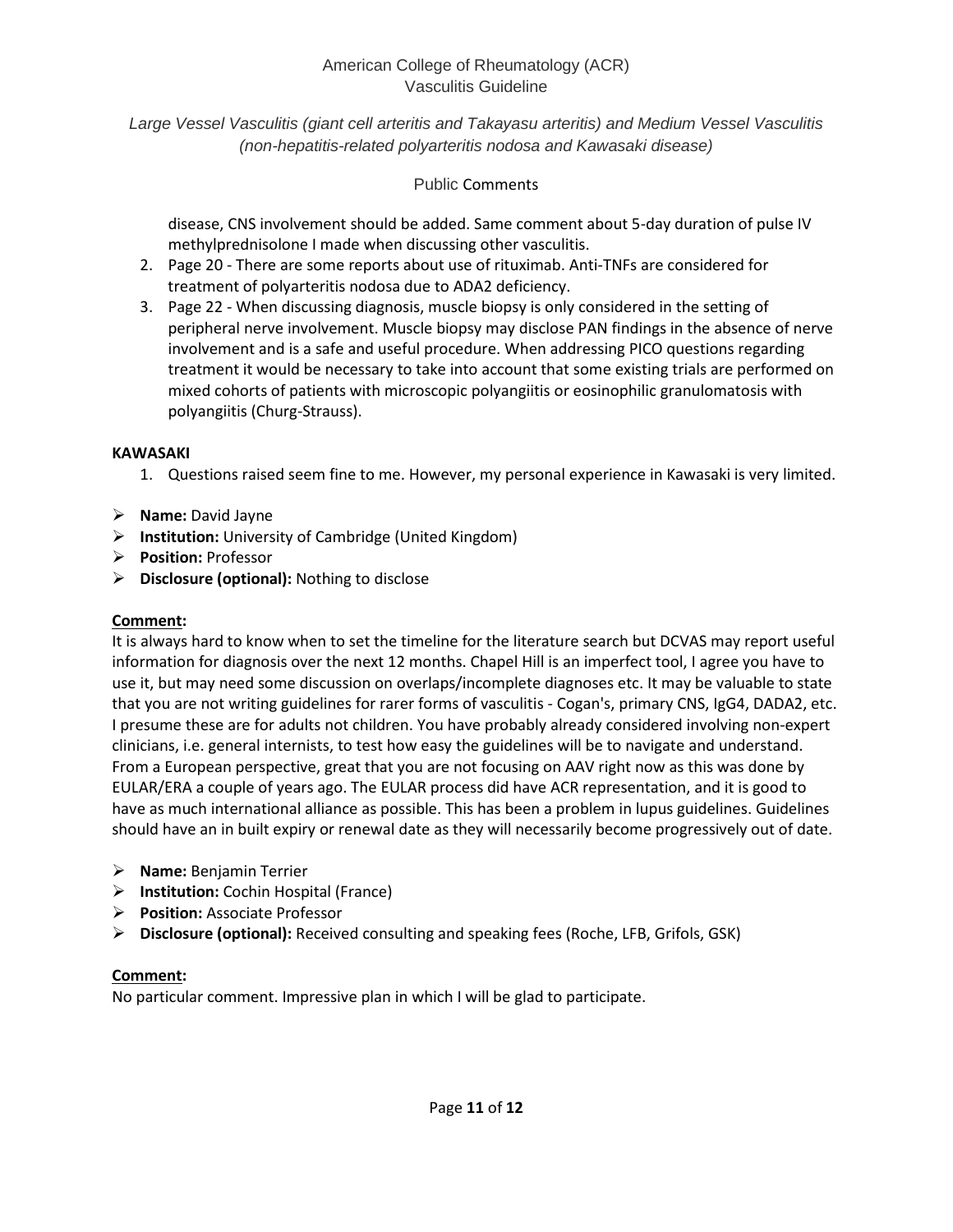*Large Vessel Vasculitis (giant cell arteritis and Takayasu arteritis) and Medium Vessel Vasculitis (non-hepatitis-related polyarteritis nodosa and Kawasaki disease)*

Public Comments

## **RESPONSES RECEIVED VIA EMAIL:**

- **Name:** Liesbeth Brouwer and Maria Sandovici
- **Institution:** University Medical Center Groningen (Netherlands)
- **Position:** Not provided
- **Disclosure (optional):** Nothing to disclose

## **Comment:**

This is a great initiative and a tremendous amount of work to be done! We found the PICO questions appropriate. We however miss:

- 1. PICO questions regarding organisation of care around diagnosis and follow-up of these vasculitis patients.
- 2. Effects of glucocorticoids on imaging as diagnosis and follow-up tools (FDG-PET, ultrasound, MRI-MRA); this should be taken into account in the diagnosis and/or treatment part of the guidelines.
- 3. In addition, one small detail: GCA A3. Manifestation of cranial ischemia are not limited to visual symptoms; jaw or tong claudication are also signs of cranial ischemia.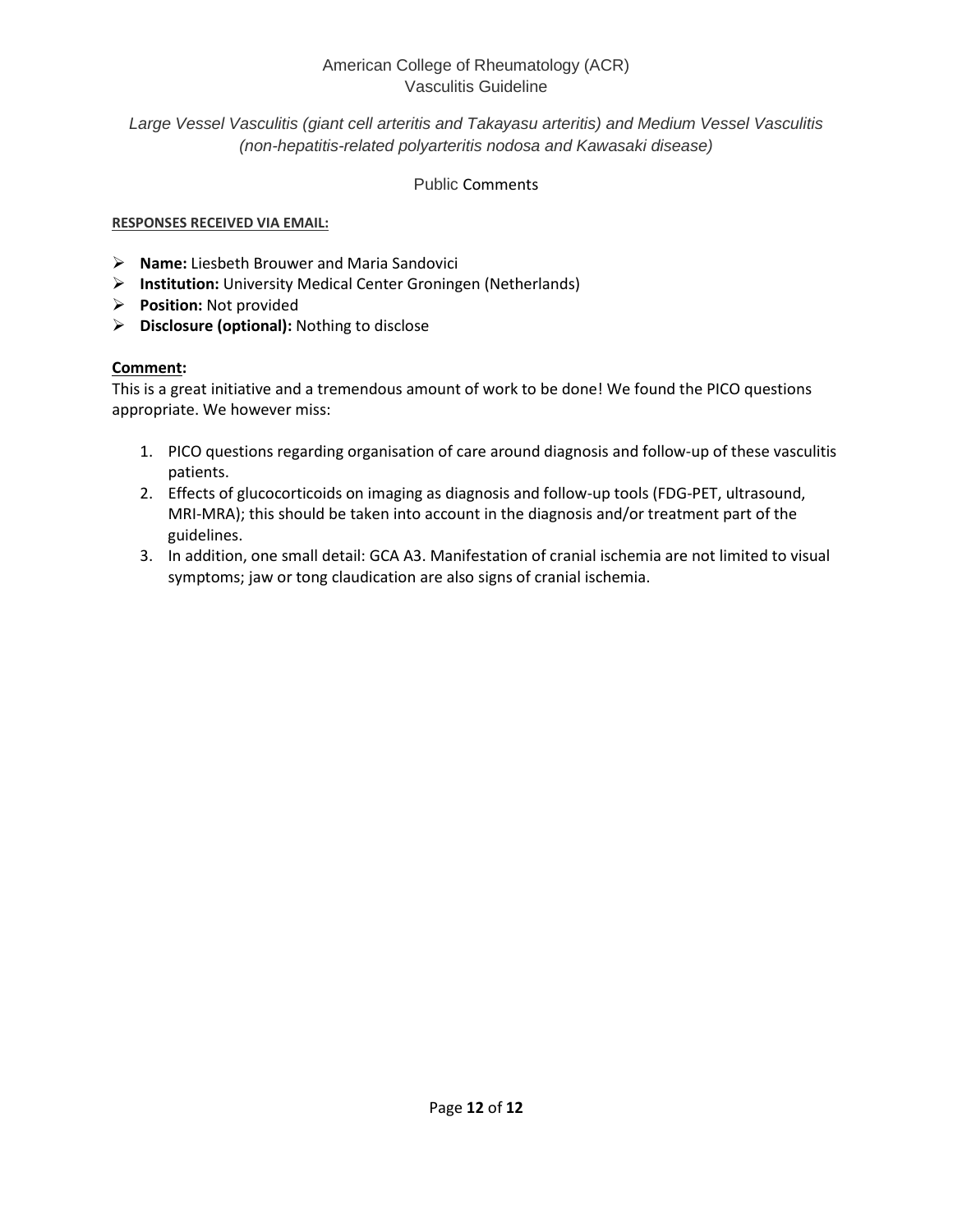

American College of Rheumatology 2200 Lake Boulevard NE Atlanta, GA 30319

Dear ACR Vasculitis Guideline Committee Members:

Thank you for the opportunity to comment on the American College of Rheumatology (ACR) Vasculitis Guideline Project Plan. We applaud ACR's efforts in developing this evidence-based clinical practice guideline for the treatment and management of systemic vasculitis, as well as facilitating an open source, transparent process for key stakeholders to provide input.

#### **Page 2, Background: Lines 22-24**

#### **Consider including small vessel vasculitis in the scope for this project plan.**

- Although the European League Against Rheumatism (EULAR) developed guidelines for the management of antineutrophil cytoplasmic antibody (ANCA)-associated vasculitis (AAV), there is still a need for US based clinical guidelines to help in treatment-making decisions for both pediatric and adult patients with small vessel vasculitis.1,2 There are ongoing studies to validate new classification criteria and patient reported outcomes (PROs) to support ongoing guideline development for this population of patients with AAV.<sup>3,4</sup> A guidance in this rare disease which affects fewer than 200,000 patients in the US, would be useful for the US physicians, who often refer to ACR's educational .<br>resources.<sup>5-8</sup>
- Emerging clinical evidence is available for patients suffering from these conditions, including data for Rituxan<sup>®</sup> (rituximab), which is the only FDA-approved drug for the treatment of granulomatosis with polyangiitis/microscopic polyangiitis (GPA/MPA).<sup>9-16</sup> Additionally, the RITAZAREM trial will provide the largest trial dataset for the use of Rituxan as remission-induction therapy for patients with AAV comparing two remission-maintenance strategies following induction with Rituxan. It will also explore whether prolonged B-cell depletion leads to sustained treatment-free remission after discontinuation of immunosuppressive therapy.<sup>17,18</sup> Lastly, RAVER is an ongoing open-label real-world study of adult patients with GPA or MPA treated with Rituxan, aiming to characterize safety events in the observational registry.<sup>19</sup>

#### **Page 13, Giant Cell Arteritis (GCA), Definitions: A. Disease States, #1-6: Lines 317-324**

#### **Consider adding active disease (newly diagnosed and relapsing/refractory) with comorbidities as a separate disease state and patient population.**

- Patients with GCA have higher rates of selected comorbidities, including severe infections, polymyalgia rheumatica, visual disturbances, facial pain, osteoporosis, cardiovascular diseases, diabetes, cataracts and hypokalemia; several of these are related to corticosteroid use.  $^{20,21}$
- Approximately 80% of patients with GCA exposed to long-term corticosteroid use experience treatment-related adverse events (AEs), contributing to these comorbidities.<sup>22</sup> Controlling disease acute symptoms while minimizing glucocorticoid exposure in this patient population in which comorbidities are common, is necessary.

#### **Page 14, Giant Cell Arteritis (GCA), Definitions: D. Disease-related Outcomes, #6. Patient Reported Outcomes: Lines 349-350**

#### **Consider all PROs as equally valuable, since each represents individual patient feedback.**

#### **Consider measuring Fatigue as a PRO.**

 Fatigue is considered an important measure of disease burden in predicting outcomes in vasculitis.<sup>23</sup> In the exploratory analysis of the GiACTA phase III randomized, placebo-controlled trial which evaluated Actemra® (tocilizumab) in combination with a tapering course of glucocorticoids as compared with glucocorticoids alone, the combination therapy with Actemra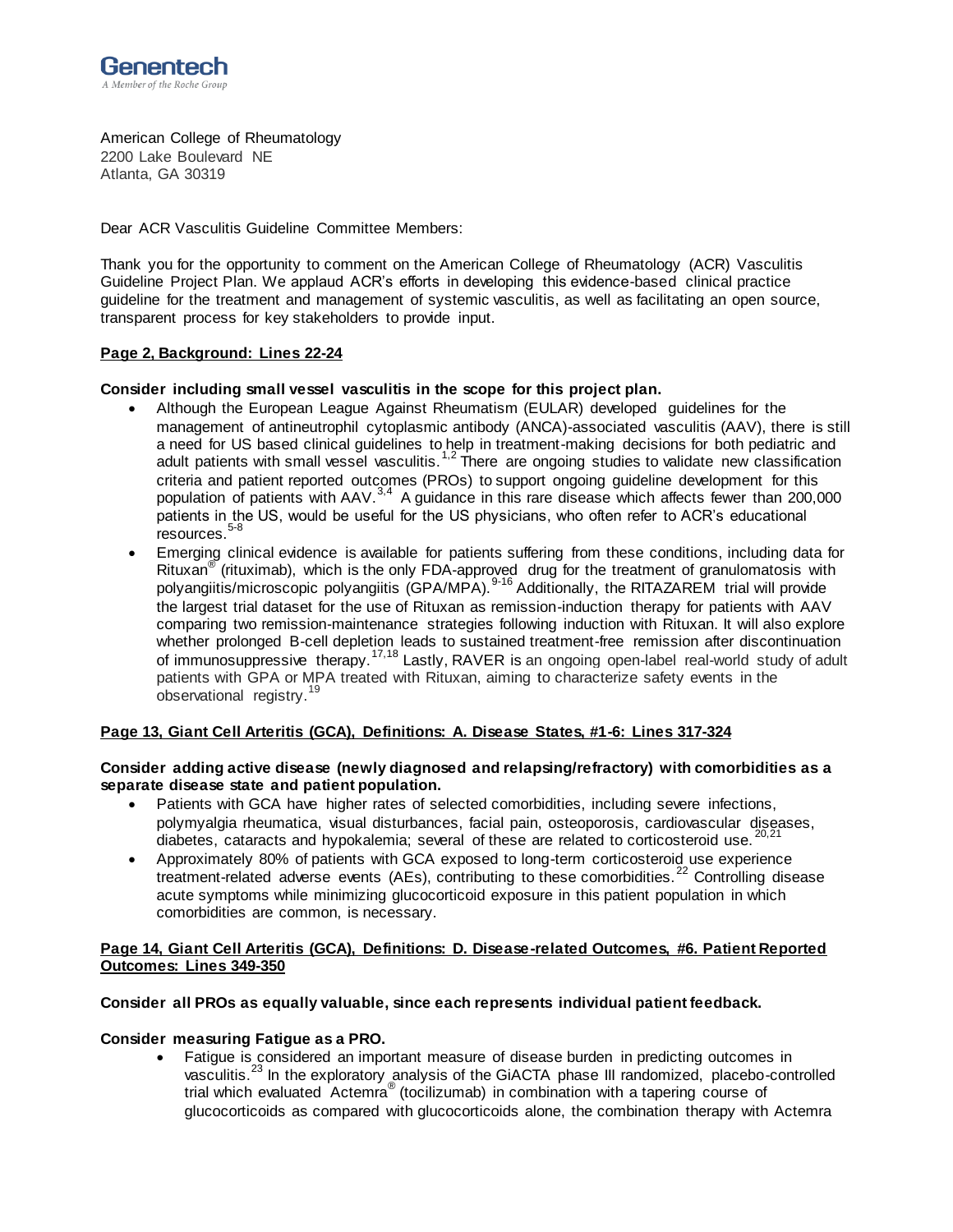demonstrated greater improvements in health-related quality of life and fatigue as compared to those treated with prednisone alone.<sup>24</sup>

#### **Page 18, Giant Cell Arteritis (GCA), PICO Questions: B. Medical Treatment, #20-23: Lines 425-436**

**Consider evaluating patients with relapsing or refractory GCA and the impact of glucocorticoids alone versus Actemra in combination with a tapering course of glucocorticoids on cumul ative glucocorticoid dose, disease-related outcomes, and treatment-related adverse events.**

- GCA is a chronic and often relapsing disease, with approximately 50% and 80% of patients experiencing a relapse within one year to 5 years.<sup>25</sup> In the GIACTA trial, 53% of patients enrolled had relapsing disease.<sup>2</sup>
- If the initial glucocorticoids doses fail to control disease activity, they are usually increased and cumulative exposure highly correlates with treatment-related  $\overrightarrow{AB}$  Therefore, there is a need to prevent relapsing or refractory GCA and sustain disease remission using treatment options that reduce the steroid burden.

#### **Specify the non-glucocorticoid immunosuppressive agents in questions 21 and 22.**

**Specify the immunosuppressive agents which will be escalated in patients with rising inflammatory markers in question 23.**

#### **Page 18, Giant Cell Arteritis (GCA), PICO Questions: C. Surgical Interventions, #24: Lines 439-441**

#### **Specify the immunosuppressive agents used in GCA patients with severe disease** .

Please refer to the full Actemra and Rituxan prescribing information for complete product indication and safety information available at:

[http://www.gene.com/download/pdf/actemra\\_prescribing.pdf](http://www.gene.com/download/pdf/actemra_prescribing.pdf) [http://www.gene.com/download/pdf/rituxan\\_prescribing.pdf](http://www.gene.com/download/pdf/rituxan_prescribing.pdf)

We hope this information is helpful and we welcome the opportunity to provide clarification if there are any questions. Please contact me directly at (650) 438-7938 or tominna.lenore@gene.com.

Respectfully Submitted,

Lenore Tominna, PharmD Managed Care Medical Communications U.S. Medical Affairs, Genentech, Inc.

#### **References:**

1. Mukhtyar C, Guillevin L, Cid MC, et al. EULAR recommendations [for the management of primary small](http://www.ncbi.nlm.nih.gov/pubmed/18413444)  and medium vessel vasculitis. Ann Rheum Dis. 2009;68(3):310-317. <http://www.ncbi.nlm.nih.gov/pubmed/18413444>

2. Yates M, Watts RA, Bajema M, al. E. EULAR/ERA-EDTA recommendations for the management of ANCA-associated vasculitis. Ann Rheum Dis. 2016;75:1583-1594. <https://www.ncbi.nlm.nih.gov/pubmed/27338776>

3. Sharma A, MB A, Naidu S, et al. Validation of the ACR EULAR Provisional 2017 Classification Criteria of Granulomatosis with Polyangiitis (GPA) Amongst Patients with ANCA Associated Vasculitis. Presented at: American College of Rheumatology 2017; San Diego, CA. Abstract #1765. [http://www.rheumatology.org](http://www.rheumatology.org/)

4. Robson J, Dawson J, Doll H, et al. Validation of the ANCA-associated vasculitis patient-reported outcomes (AAV-PRO) questionnaire. Ann Rheum Dis. Published Online First: 25 April 2018.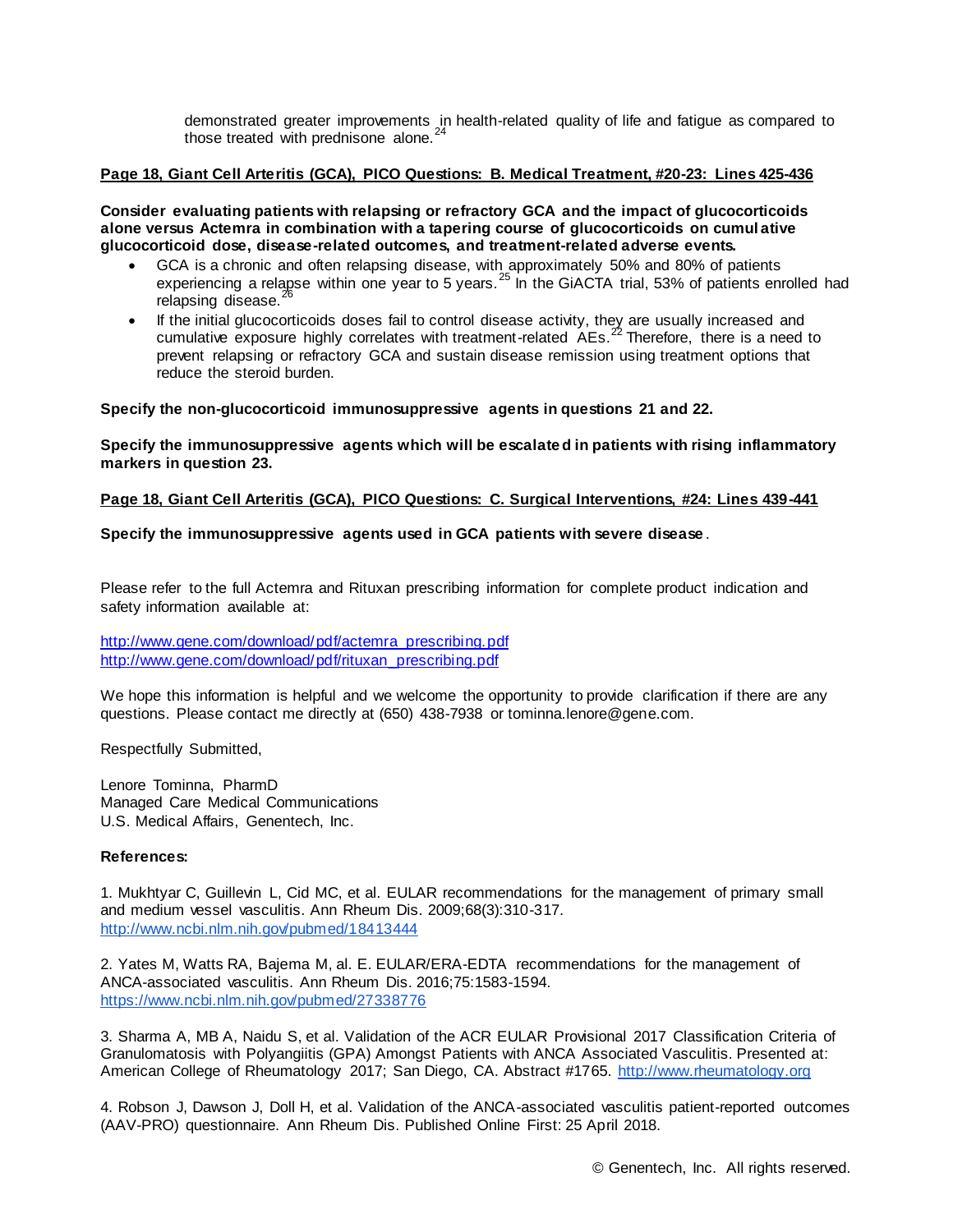5. Tarabishy AB, Schulte M, Papaliodis GN, et al. Wegener's granulomatosis: clinical manifestations, differential diagnosis, and management of ocular and systemic disease. Surv Opthalmol. 2010;55(5):429- 444. <http://www.ncbi.nlm.nih.gov/pubmed/20638092>

6. Villiger PM, Guillevin L. Microscopic polyangiitis: Clinical presentation. Autoimmun Rev. 2010;9(12):812- 819. <http://www.ncbi.nlm.nih.gov/pubmed/20656070>

7. National Institutes of Health. Office of Rare Disease Research: Rare Diseases and Related Terms, Diseases. 2018. http://rarediseases.info.nih.gov. Accessed April 27, 2018.

8. Berti A, Cornec D, Crowson CS, et al. The Epidemiology of ANCA Associated Vasculitis in the U.S.: A 20 Year Population Based Study. Presented at: American College of Rheumatology 2017; San Diego, CA. Abstract #1749. [http://www.rheumatology.org](http://www.rheumatology.org/)

9. Rituxan [prescribing information]. South San Francisco, CA: Genentech, Inc.; 2018. [https://www.gene.com/download/pdf/rituxan\\_prescribing.pdf](https://www.gene.com/download/pdf/rituxan_prescribing.pdf)

10. Specks U, Merkel PA, Seo P, et al. Efficacy of remission-induction regimens for ANCA-associated vasculitis. N Engl J Med. 2013;369(5):417-427. <http://www.ncbi.nlm.nih.gov/pubmed/23902481>

11. Stone JH, Merkel PA, Spiera R, et al. Rituximab versus cyclophosphamide for ANCA-associated vasculitis. N Engl J Med. 2010;363(3):221-232. <http://www.ncbi.nlm.nih.gov/pubmed/20647199>

12. Jones RB, Tervaert JW, Hauser T, et al. European Vasculitis Study Group. Rituximab v[ersus](https://www.ncbi.nlm.nih.gov/pubmed/20647198)  cyclophosphamide in ANCA-associated renal vasculitis. N Engl J Med. 2010;363(3):211-20. <https://www.ncbi.nlm.nih.gov/pubmed/20647198>

13. Jones RB, Furuta S, Tervaert JW, et al. Rituximab versus cyclophosphamide in ANCA-associated renal vasculitis: 2-year results of a randomised trial. Ann Rheum Dis. 2015;74(6):1178-1182. <https://www.ncbi.nlm.nih.gov/pubmed/25739829>

14. Terrier B, Pagnoux C, Karras A, et al. Rituximab versus azathioprine for maintenance in antineutrophil cytoplasmic antibodies-associated vasculitis: Follow up at 39 months. Presented at: American College of Rheumatology 2013; San Diego, CA. Abstract # 2783. <http://www.rheumatology.org/>

15. Guillevin L, Pagnoux C, Karras A, et al. Relationship between infectious side effects and immunoglobulin levels in the maintenance rituximab vs azathioprine for ANCA-associated vasculitides trial. Presented at: American College of Rheumatology 2013; San Diego, CA. Abstract # 744. <http://www.rheumatology.org/>

16. Terrier B, Pagnoux C, Perrodeau E, et al. Rituximab Versus Azathioprine to Maintain Remission of ANCA-Associated Vasculitides (MAINRITSAN): Follow-up at 60 Months. Presented at: American College of Rheumatology 2016; Washington, D.C. Abstract # 1955. <http://www.rheumatology.org/>

17. Gopaluni S, Smith RM, Lewin M, et al. Rituximab versus azathioprine as therapy for maintenance of remission for anti-neutrophil cytoplasm antibody-associated vasculitis (RITAZAREM): study protocol for a randomized controlled trial. Trials. 2017;18:112. [https://www.ncbi.nlm.nih.gov/pubmed/28270229](https://www.ncbi.nlm.nih.gov/pmc/articles/PMC5341185/)

18. Smith R, Jones R, Specks U, et al. Rituximab as Re-Induction Therapy in Relapsing ANCA-Associated Vasculitis.Presented at: American College of Rheumatology 2017; San Diego, CA. Abstract #18L. [http://www.rheumatology.org/.](http://www.rheumatology.org/.%0d)

19. Niles J, Allen N, Block J, et al. Safety Following Initiation of Rituximab in Granulomatosis With Polyangiitis or Microscopic Polyangiitis: Interim Analysis of the Rituximab in ANCA-Associated Vasculitis Registry (RaVeR). Presented at: European League Against Rheumatism 2017; Madrid, Spain; Abstract #THU0301. [https://www.eular.org/](https://www.eular.org/abstracts.cfm)